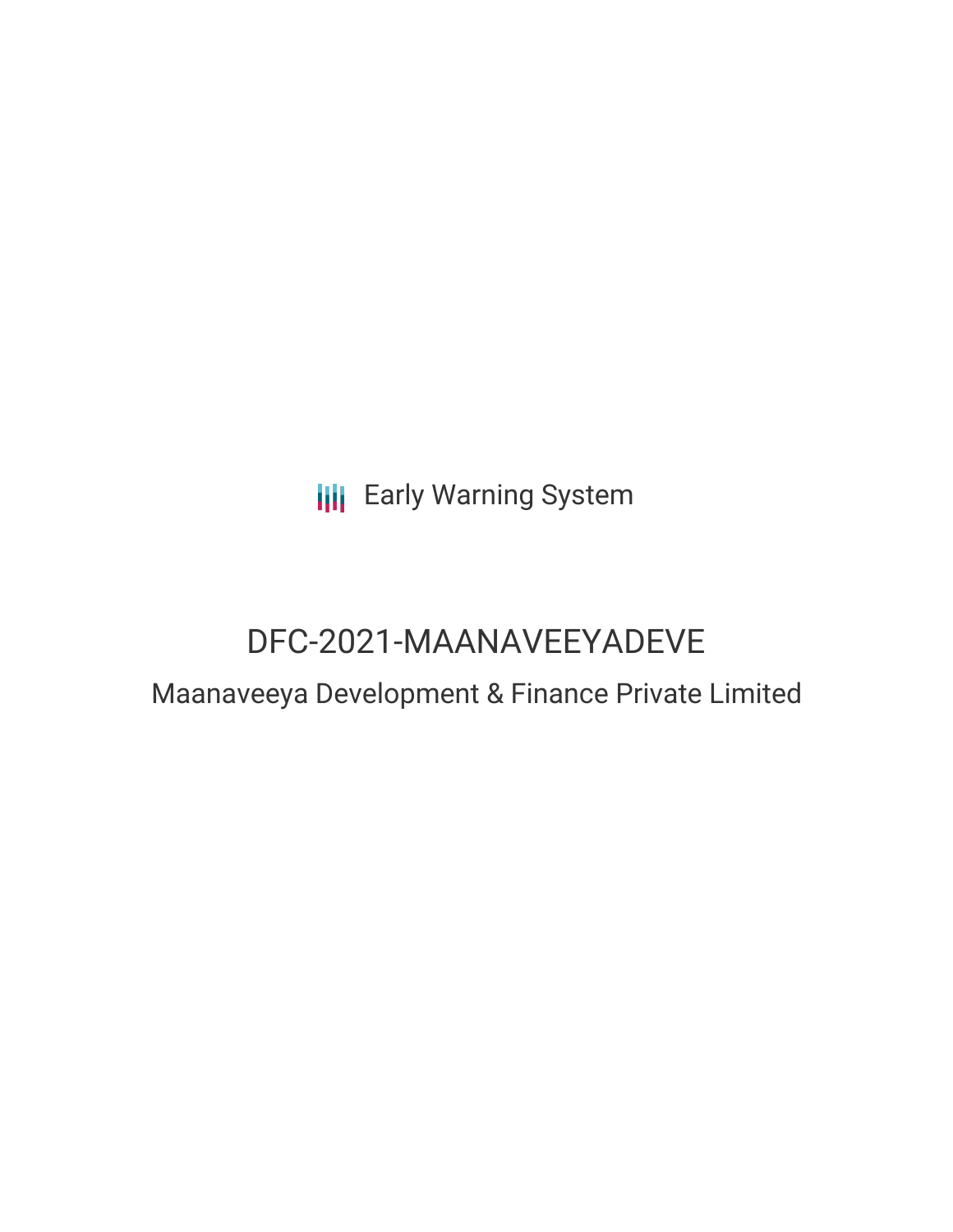

#### **Quick Facts**

| <b>Countries</b>               | India                                                  |
|--------------------------------|--------------------------------------------------------|
| <b>Financial Institutions</b>  | US International Development Finance Corporation (DFC) |
| <b>Status</b>                  | Active                                                 |
| <b>Bank Risk Rating</b>        | C.                                                     |
| <b>Borrower</b>                | Maanaveeya Development & Finance Private Limited       |
| <b>Sectors</b>                 | Agriculture and Forestry, Finance                      |
| Investment Type(s)             | Loan                                                   |
| <b>Investment Amount (USD)</b> | $$27.50$ million                                       |
| <b>Project Cost (USD)</b>      | $$55.00$ million                                       |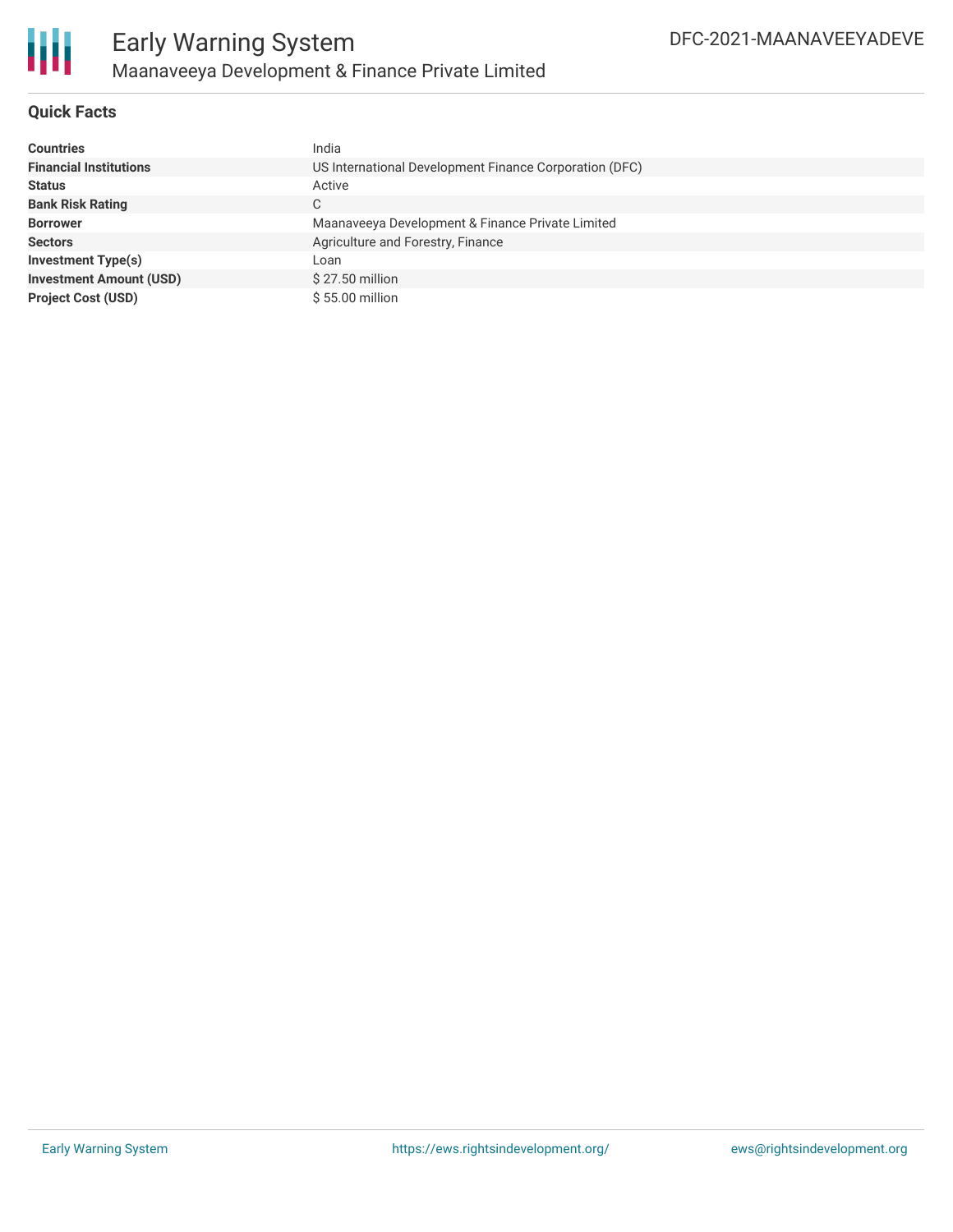

#### **Project Description**

According to the bank website, the project consists in a multiparty loan portfolio guaranty intended to strengthen each guaranteed party's ability to provide loans to farmer producer organizations, "ag-tech" companies, and companies engaged in clean energy solutions and food loss prevention in the agriculture sector, with the ultimate goal of supporting small and marginal farmers and prioritizing female farmers. A special focus is placed on farm activities that: leverage renewable energy solutions to promote a low carbon farm economy; utilize digitization to increase small farmers' efficient access to markets; and reduce food waste and loss.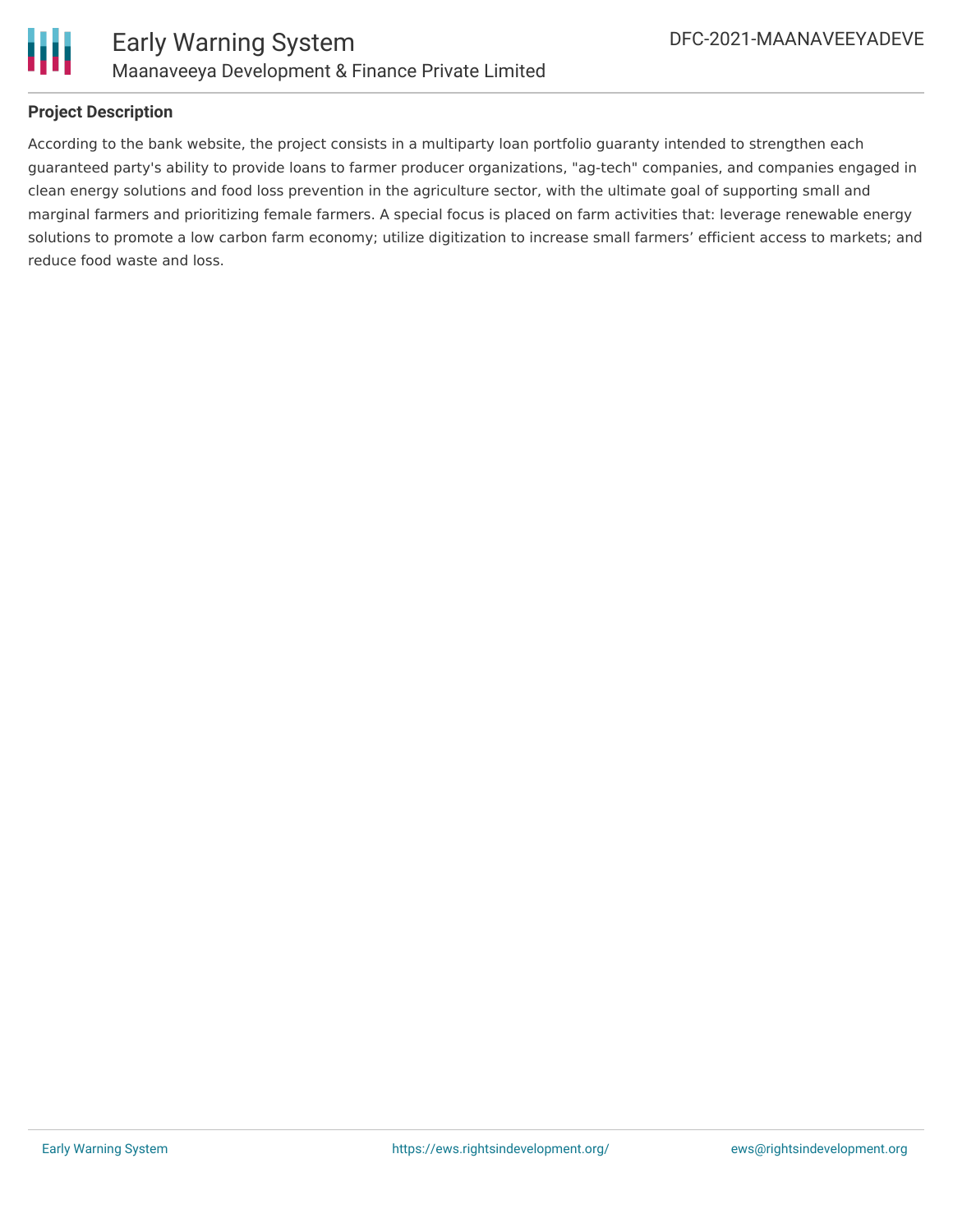

#### **Investment Description**

US International Development Finance Corporation (DFC)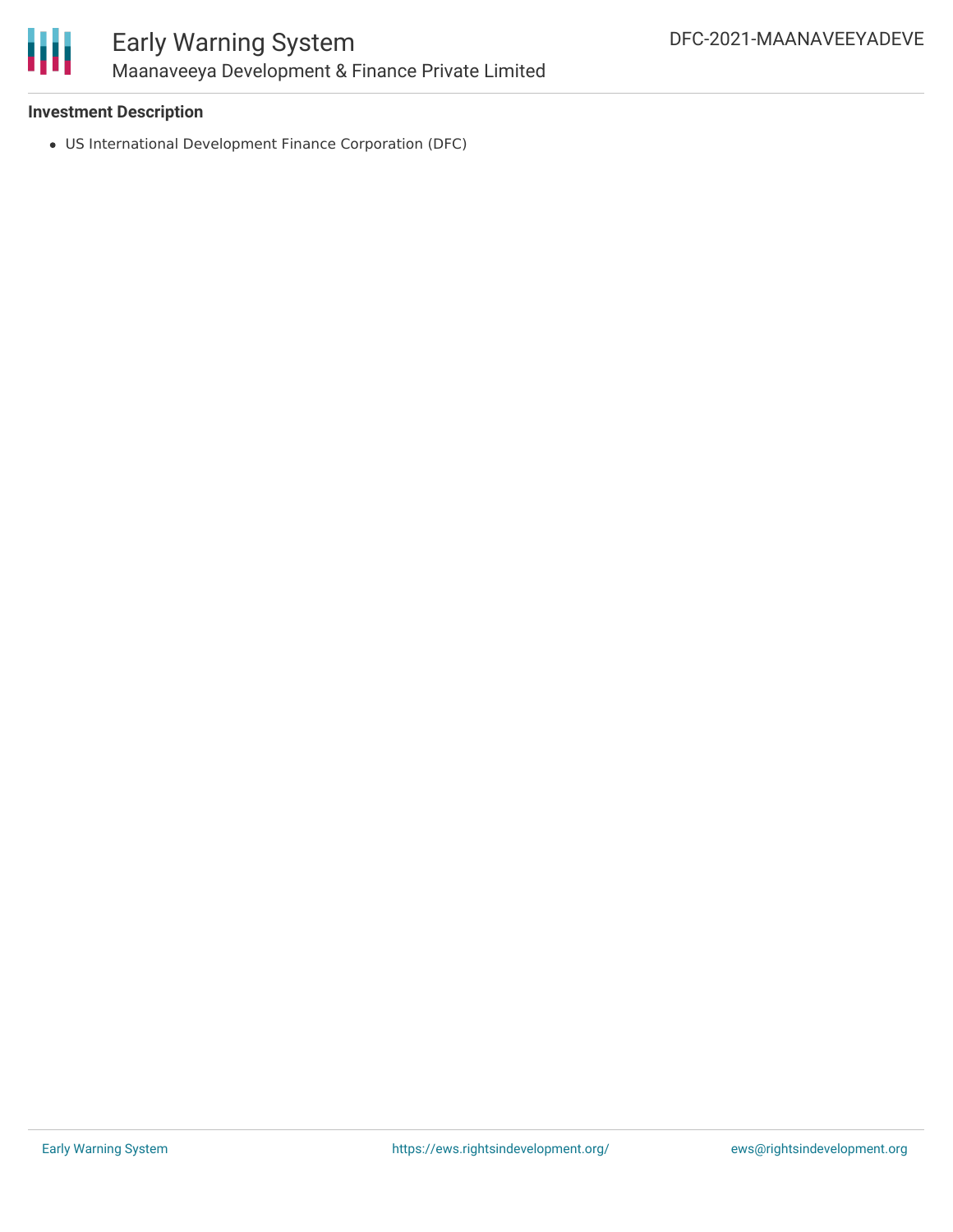

## Early Warning System Maanaveeya Development & Finance Private Limited

| <b>Private Actor 1 1 Role</b> |                          | <b>Private Actor</b> Private Actor<br>1 Sector |                          | <b>Relation</b> Private Actor 2                               | <b>Private Actor</b> Private Actor<br>2 Role | 2 Sector |
|-------------------------------|--------------------------|------------------------------------------------|--------------------------|---------------------------------------------------------------|----------------------------------------------|----------|
| ۰                             | $\sim$                   | $\overline{\phantom{0}}$                       | $\overline{\phantom{a}}$ | Avanti Finance Private Limited                                | Undisclosed                                  |          |
|                               |                          | $\overline{\phantom{a}}$                       | ٠                        | Maanaveeya Development & Finance Private Limited              | Undisclosed                                  |          |
|                               | $\overline{\phantom{a}}$ | $\overline{\phantom{a}}$                       | $\overline{\phantom{a}}$ | Samunnati Financial Intermediation & Services Private Limited | Undisclosed                                  |          |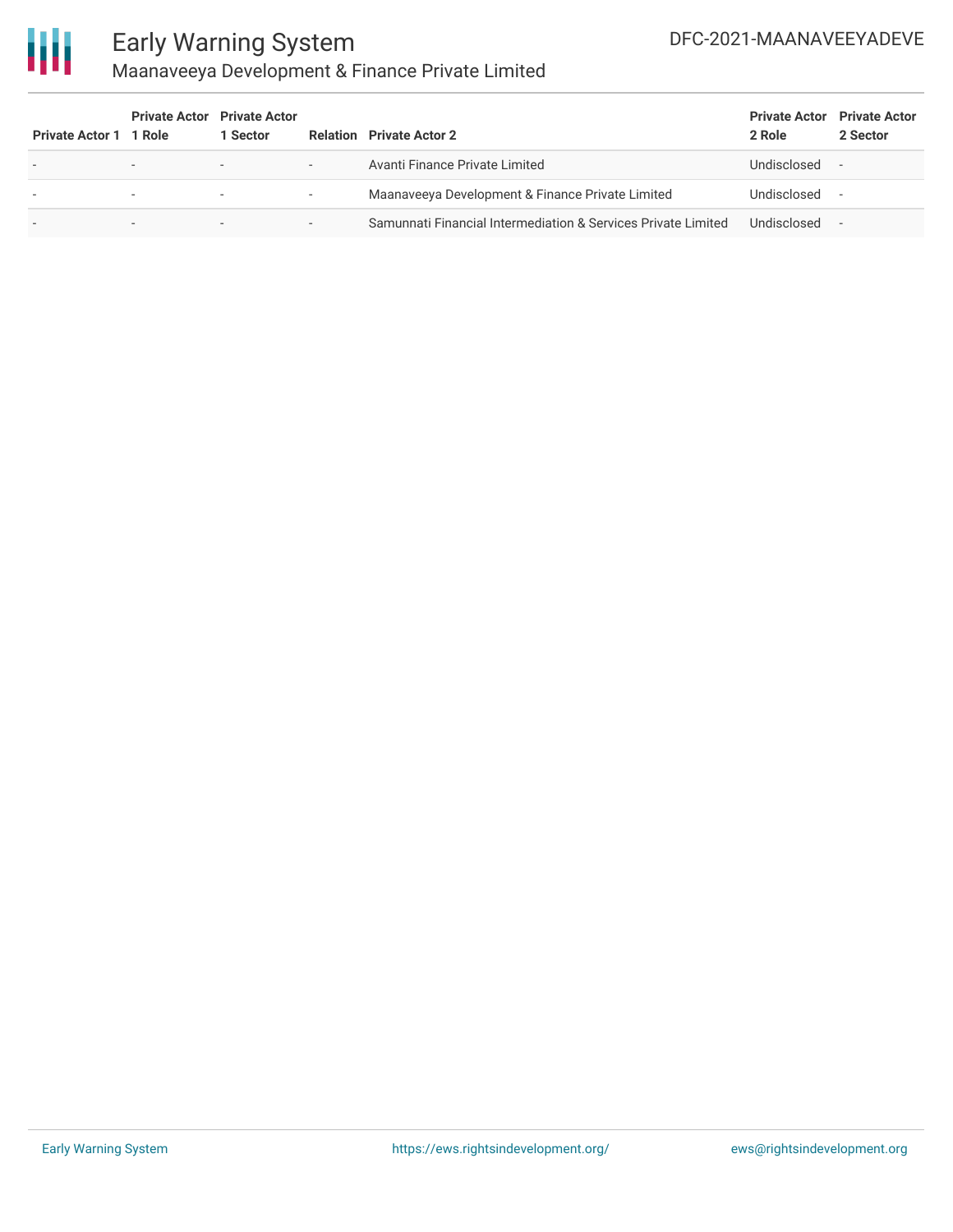

#### **Contact Information**

#### ACCESS TO INFORMATION

Unlike many other development finance institutions, DFC does not currently have an access to information policy.

Under the United States Freedom of Information Act (FOIA), DFC is obliged to respond to reasonably formulated requests for Agency records. However, DFC may apply exemptions from release to certain types of information and may charge fees in responding to requests. DFC has a designated FOIA officer who is trained in how to respond to requests and implement the law. You can learn more about filing a FOIA request at: https://www.dfc.gov/foia

ACCOUNTABILITY MECHANISM OF THE UNITED STATES INTERNATIONAL DEVELOPMENT FINANCE CORPORATION (DFC)

The Office of Accountability is an independent office that addresses complaints about environmental or social issues related to DFC-supported projects. The office provides communities an opportunity to have concerns independently reviewed and addressed. If you submit a complaint to the Office of Accountability, it may assist you by either seeking to address your problems by facilitating a problem solving dialogue between you and those implementing the project and/or investigating whether the DFC complied with its policies to prevent environmental, social, human rights, and labor harms.

You can find more information about the Office of Accountability at: https://www.dfc.gov/who-we-are/office-accountability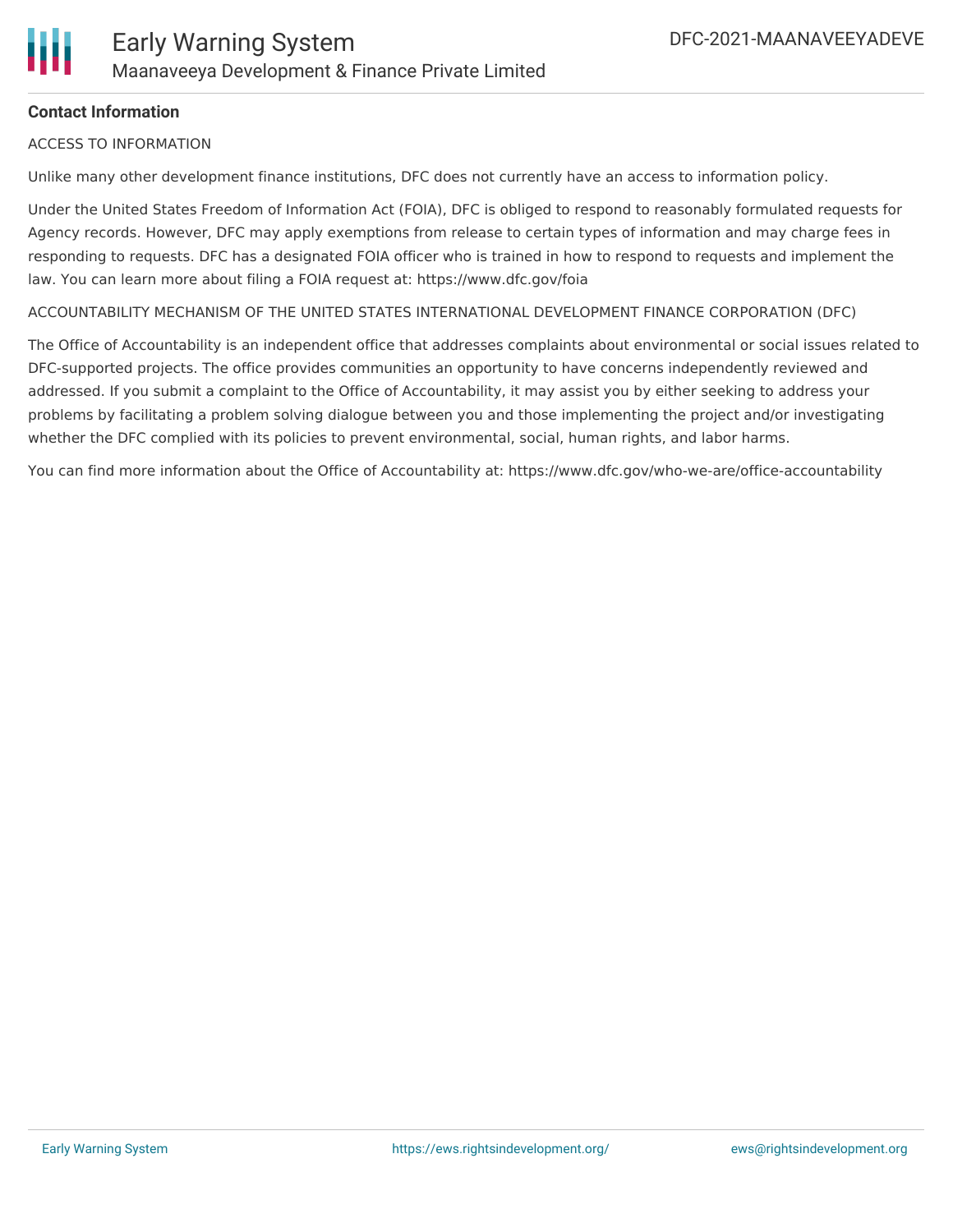

## Early Warning System Maanaveeya Development & Finance Private Limited

#### **Bank Documents**

• Project [Disclosure](https://www.dfc.gov/sites/default/files/media/documents/9000104490.pdf)